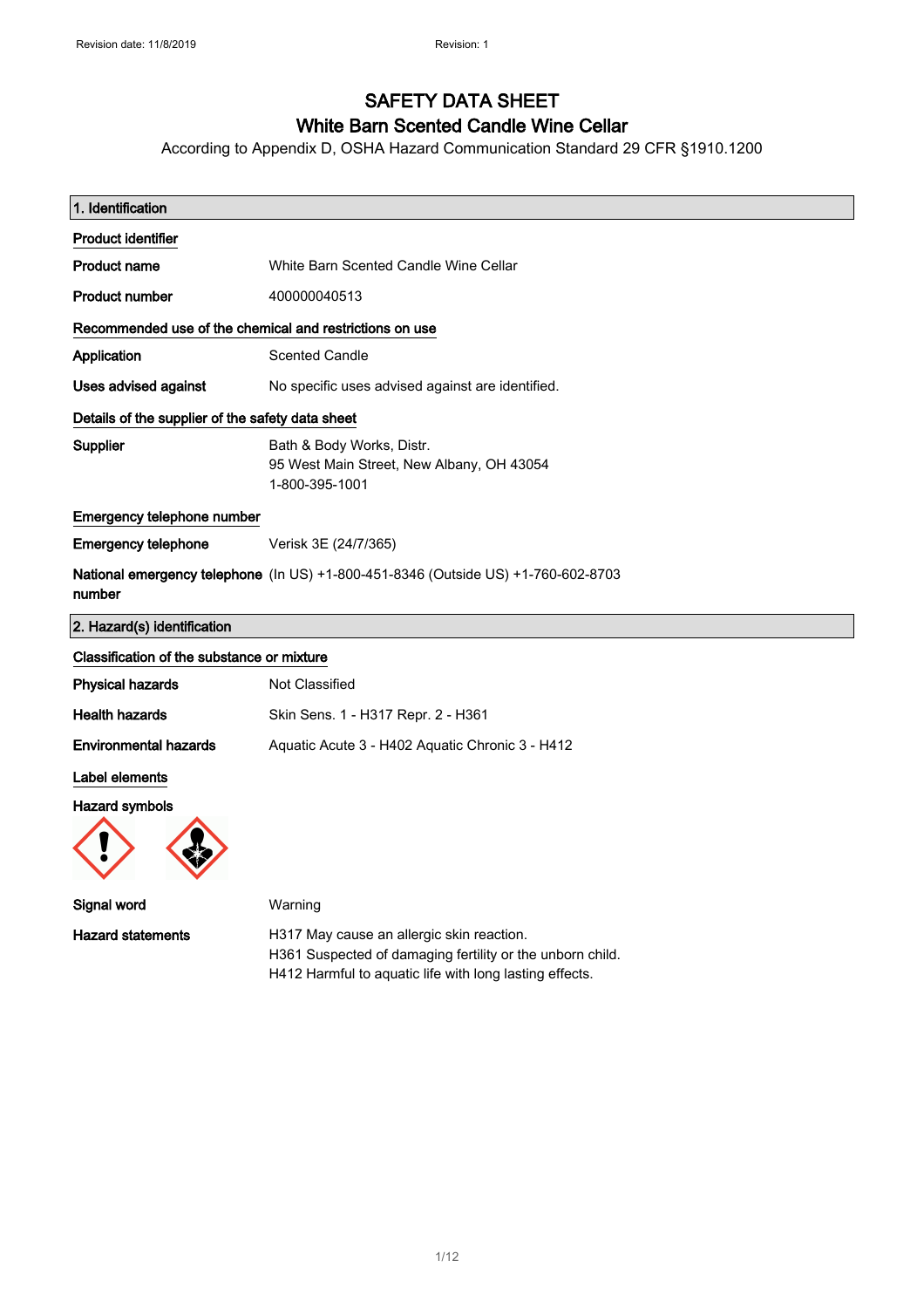| <b>Precautionary statements</b> | P201 Obtain special instructions before use.                                       |
|---------------------------------|------------------------------------------------------------------------------------|
|                                 | P202 Do not handle until all safety precautions have been read and understood.     |
|                                 | P <sub>261</sub> Avoid breathing dust.                                             |
|                                 | P272 Contaminated work clothing must not be allowed out of the workplace.          |
|                                 | P273 Avoid release to the environment.                                             |
|                                 | P280 Wear protective gloves/ protective clothing/ eye protection/ face protection. |
|                                 | P302+P352 If on skin: Wash with plenty of water.                                   |
|                                 | P308+P313 If exposed or concerned: Get medical advice/ attention.                  |
|                                 | P321 Specific treatment (see medical advice on this label).                        |
|                                 | P333+P313 If skin irritation or rash occurs: Get medical advice/attention.         |
|                                 | P362+P364 Take off contaminated clothing and wash it before reuse.                 |
|                                 | P405 Store locked up.                                                              |
|                                 | P501 Dispose of contents/ container in accordance with national regulations.       |
| Contains                        | 2-(4-tert-butylbenzyl)propionaldehyde, Cinnamaldehyde, (R)-p-mentha-1,8-diene, 1-  |
|                                 | $(1,2,3,4,5,6,7,8$ -octahydro-2,3,8,8-tetramethyl-2-naphthyl)ethan-1-one           |

### Other hazards

This product does not contain any substances classified as PBT or vPvB.

### 3. Composition/information on ingredients

#### Substances

### See 'Composition on ingredients' in Section 3.2

#### Mixtures

### HF Wax - IGI 1230 Fully Refined Paraffin Wax 10-30% and 10-30% in the state of the state of the state of the state of the state of the state of the state of the state of the state of the state of the state of the state of

CAS number: 8002-74-2

### Classification

Not Classified

### benzyl benzoate 1-5%

CAS number: 120-51-4

### Classification

Acute Tox. 4 - H302 Aquatic Chronic 2 - H411

### 1,3,4,6,7,8-hexahydro-4,6,6,7,8,8-hexamethylindeno[5,6 c]pyran

CAS number: 1222-05-5

 $M$  factor (Acute) = 1  $M$  factor (Chronic) = 1

### **Classification**

Aquatic Acute 1 - H400 Aquatic Chronic 1 - H410 <1%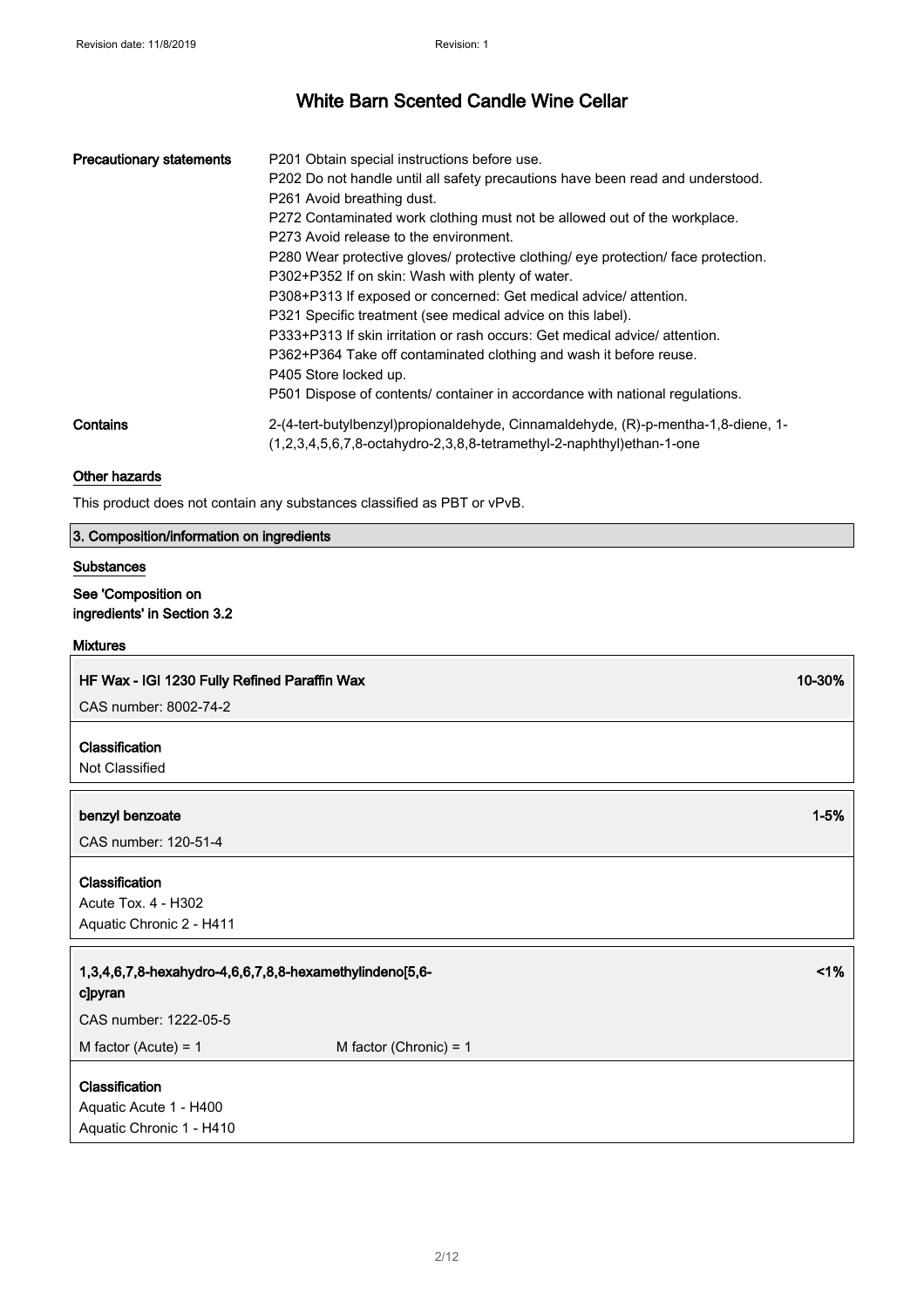r

| 2-(4-tert-butylbenzyl)propionaldehyde                                                                        | 1% |
|--------------------------------------------------------------------------------------------------------------|----|
| CAS number: 80-54-6                                                                                          |    |
| Classification<br>Acute Tox. 4 - H302<br>Skin Irrit. 2 - H315<br>Skin Sens. 1B - H317<br>Repr. 2 - H361      |    |
| Aquatic Chronic 3 - H412                                                                                     |    |
| Linalool<br>CAS number: 78-70-6                                                                              | 1% |
| Classification<br>Skin Irrit. 2 - H315<br>Eye Irrit. 2A - H319<br>Skin Sens. 1B - H317                       |    |
| Piperonal<br>CAS number: 120-57-0                                                                            | 1% |
| Classification<br>Skin Sens. 1B - H317                                                                       |    |
| Cinnamaldehyde<br>CAS number: 104-55-2                                                                       | 1% |
| Classification<br>Acute Tox. 4 - H312<br>Skin Irrit. 2 - H315<br>Eye Irrit. 2A - H319<br>Skin Sens. 1 - H317 |    |
| Ethyl 2,3-epoxy-3-phenylbutyrate<br>CAS number: 77-83-8                                                      | 1% |
| Classification<br>Skin Sens. 1B - H317<br>Aquatic Chronic 2 - H411                                           |    |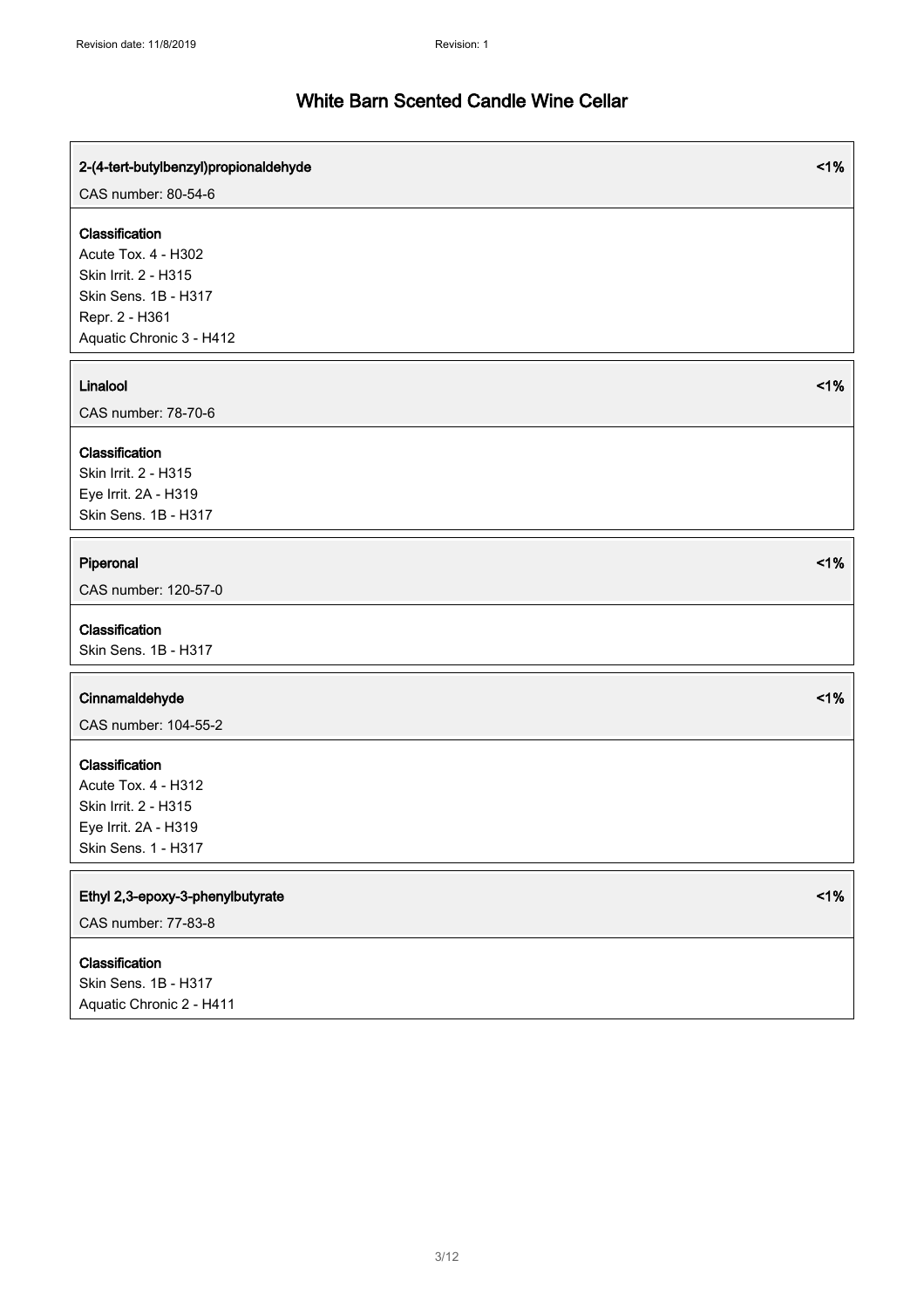| (R)-p-mentha-1,8-diene                                                                                                                     | 1%                                                                                                                                                                                                                     |  |
|--------------------------------------------------------------------------------------------------------------------------------------------|------------------------------------------------------------------------------------------------------------------------------------------------------------------------------------------------------------------------|--|
| CAS number: 5989-27-5                                                                                                                      |                                                                                                                                                                                                                        |  |
| M factor (Acute) = $1$                                                                                                                     | M factor (Chronic) = $1$                                                                                                                                                                                               |  |
| Classification<br>Flam. Liq. 3 - H226<br>Skin Irrit. 2 - H315<br>Skin Sens. 1 - H317<br>Aquatic Acute 1 - H400<br>Aquatic Chronic 1 - H410 |                                                                                                                                                                                                                        |  |
| 1-(1,2,3,4,5,6,7,8-octahydro-2,3,8,8-tetramethyl-2-<br>naphthyl)ethan-1-one                                                                | 1%                                                                                                                                                                                                                     |  |
| CAS number: 54464-57-2<br>M factor (Chronic) = $1$                                                                                         |                                                                                                                                                                                                                        |  |
| Classification<br>Skin Irrit. 2 - H315<br>Skin Sens. 1 - H317<br>Aquatic Chronic 1 - H410                                                  |                                                                                                                                                                                                                        |  |
| 2,6-di-tert-butyl-p-cresol<br>CAS number: 128-37-0<br>M factor (Chronic) = $1$                                                             | 1%                                                                                                                                                                                                                     |  |
| Classification<br>Aquatic Chronic 1 - H410                                                                                                 |                                                                                                                                                                                                                        |  |
|                                                                                                                                            | The full text for all hazard statements is displayed in Section 16.                                                                                                                                                    |  |
| 4. First-aid measures                                                                                                                      |                                                                                                                                                                                                                        |  |
| Description of first aid measures                                                                                                          |                                                                                                                                                                                                                        |  |
| <b>General information</b>                                                                                                                 | If in doubt, get medical attention promptly. Show this Safety Data Sheet to the medical<br>personnel.                                                                                                                  |  |
| Inhalation                                                                                                                                 | Move affected person to fresh air and keep warm and at rest in a position comfortable for<br>breathing. Loosen tight clothing such as collar, tie or belt. Get medical attention if symptoms<br>are severe or persist. |  |
| Ingestion                                                                                                                                  | Rinse mouth thoroughly with water. Get medical advice/attention if you feel unwell. Do not<br>induce vomiting unless under the direction of medical personnel.                                                         |  |
| <b>Skin Contact</b>                                                                                                                        | Rinse with water.                                                                                                                                                                                                      |  |
| Eye contact                                                                                                                                | Remove any contact lenses and open eyelids wide apart. Rinse with water. Get medical<br>attention if any discomfort continues.                                                                                         |  |
| <b>Protection of first aiders</b>                                                                                                          | First aid personnel should wear appropriate protective equipment during any rescue.                                                                                                                                    |  |
|                                                                                                                                            | Most important symptoms and effects, both acute and delayed                                                                                                                                                            |  |
| <b>General information</b>                                                                                                                 | The severity of the symptoms described will vary dependent on the concentration and the<br>length of exposure.                                                                                                         |  |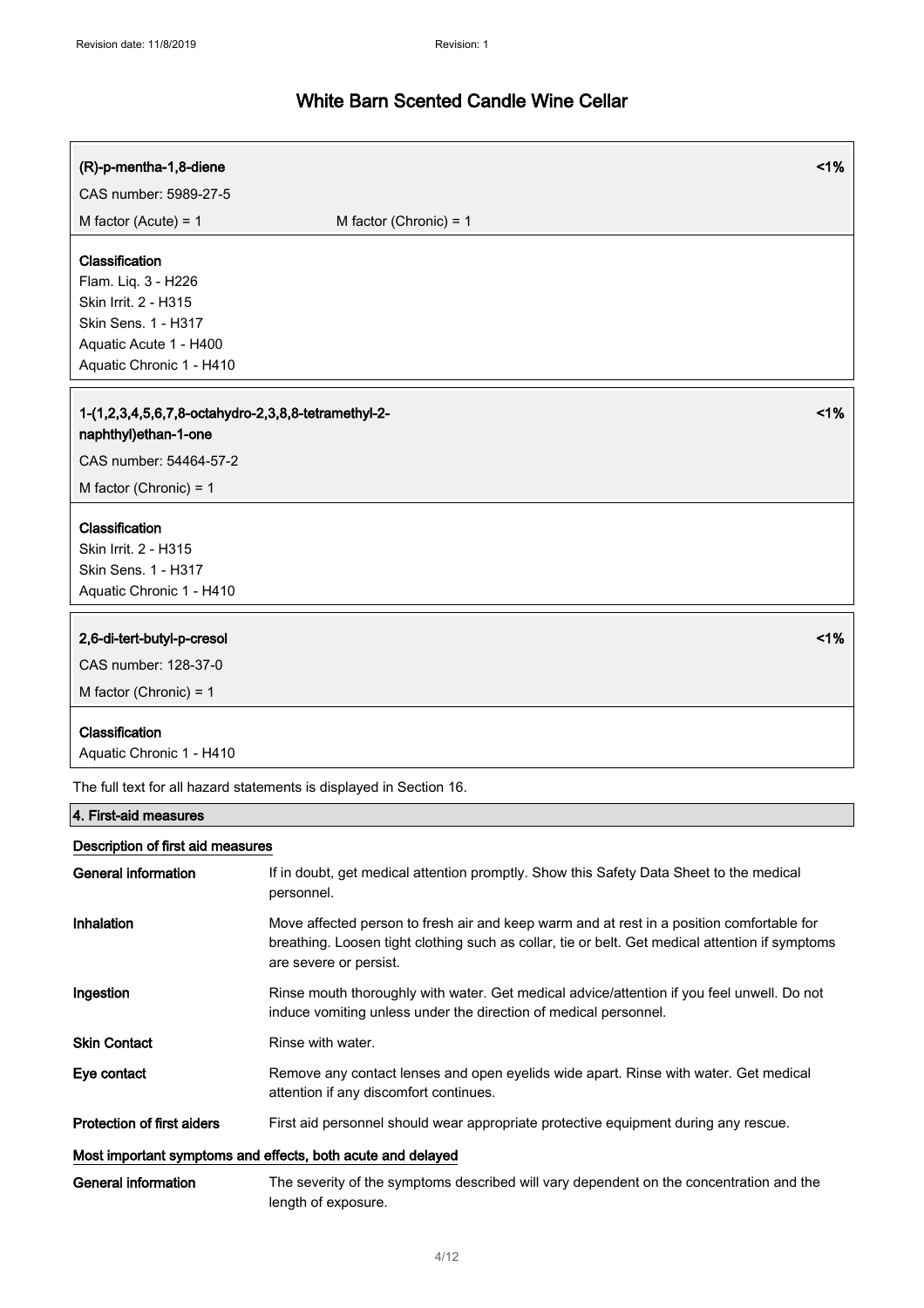| Inhalation                                            | No specific symptoms known.                                                                                                                                                                                                                                                                                                                                                                                                                                                                             |
|-------------------------------------------------------|---------------------------------------------------------------------------------------------------------------------------------------------------------------------------------------------------------------------------------------------------------------------------------------------------------------------------------------------------------------------------------------------------------------------------------------------------------------------------------------------------------|
| Ingestion                                             | No specific symptoms known.                                                                                                                                                                                                                                                                                                                                                                                                                                                                             |
| Skin contact                                          | Prolonged contact may cause dryness of the skin.                                                                                                                                                                                                                                                                                                                                                                                                                                                        |
| Eye contact                                           | No specific symptoms known. May be slightly irritating to eyes.                                                                                                                                                                                                                                                                                                                                                                                                                                         |
|                                                       | Indication of immediate medical attention and special treatment needed                                                                                                                                                                                                                                                                                                                                                                                                                                  |
| Notes for the doctor                                  | Treat symptomatically.                                                                                                                                                                                                                                                                                                                                                                                                                                                                                  |
| 5. Fire-fighting measures                             |                                                                                                                                                                                                                                                                                                                                                                                                                                                                                                         |
| <b>Extinguishing media</b>                            |                                                                                                                                                                                                                                                                                                                                                                                                                                                                                                         |
| Suitable extinguishing media                          | The product is not flammable. Extinguish with alcohol-resistant foam, carbon dioxide, dry<br>powder or water fog. Use fire-extinguishing media suitable for the surrounding fire.                                                                                                                                                                                                                                                                                                                       |
| Unsuitable extinguishing<br>media                     | Do not use water jet as an extinguisher, as this will spread the fire.                                                                                                                                                                                                                                                                                                                                                                                                                                  |
| Special hazards arising from the substance or mixture |                                                                                                                                                                                                                                                                                                                                                                                                                                                                                                         |
| Specific hazards                                      | None known.                                                                                                                                                                                                                                                                                                                                                                                                                                                                                             |
| <b>Hazardous combustion</b><br>products               | Thermal decomposition or combustion products may include the following substances:<br>Harmful gases or vapors.                                                                                                                                                                                                                                                                                                                                                                                          |
| Advice for firefighters                               |                                                                                                                                                                                                                                                                                                                                                                                                                                                                                                         |
| Protective actions during<br>firefighting             | Avoid breathing fire gases or vapors. Evacuate area. Cool containers exposed to heat with<br>water spray and remove them from the fire area if it can be done without risk. Cool containers<br>exposed to flames with water until well after the fire is out. Avoid discharge to the aquatic<br>environment. Control run-off water by containing and keeping it out of sewers and<br>watercourses. If risk of water pollution occurs, notify appropriate authorities.                                   |
| Special protective equipment<br>for firefighters      | Wear positive-pressure self-contained breathing apparatus (SCBA) and appropriate protective<br>clothing. Standard Firefighter's clothing including helmets, protective boots and gloves will<br>provide a basic level of protection for chemical incidents.                                                                                                                                                                                                                                             |
| 6. Accidental release measures                        |                                                                                                                                                                                                                                                                                                                                                                                                                                                                                                         |
|                                                       | Personal precautions, protective equipment and emergency procedures                                                                                                                                                                                                                                                                                                                                                                                                                                     |
| <b>Personal precautions</b>                           | Wear protective clothing as described in Section 8 of this safety data sheet. No action shall be<br>taken without appropriate training or involving any personal risk. Do not touch or walk into<br>spilled material.                                                                                                                                                                                                                                                                                   |
| <b>Environmental precautions</b>                      |                                                                                                                                                                                                                                                                                                                                                                                                                                                                                                         |
| <b>Environmental precautions</b>                      | Avoid discharge into drains or watercourses or onto the ground. Avoid discharge to the<br>aquatic environment.                                                                                                                                                                                                                                                                                                                                                                                          |
| Methods and material for containment and cleaning up  |                                                                                                                                                                                                                                                                                                                                                                                                                                                                                                         |
| Methods for cleaning up                               | Wear protective clothing as described in Section 8 of this safety data sheet. Clear up spills<br>immediately and dispose of waste safely. Collect spillage with a shovel and broom, or similar<br>and reuse, if possible. Collect and place in suitable waste disposal containers and seal<br>securely. Flush contaminated area with plenty of water. Wash thoroughly after dealing with a<br>spillage. Dangerous for the environment. Do not empty into drains. For waste disposal, see<br>Section 13. |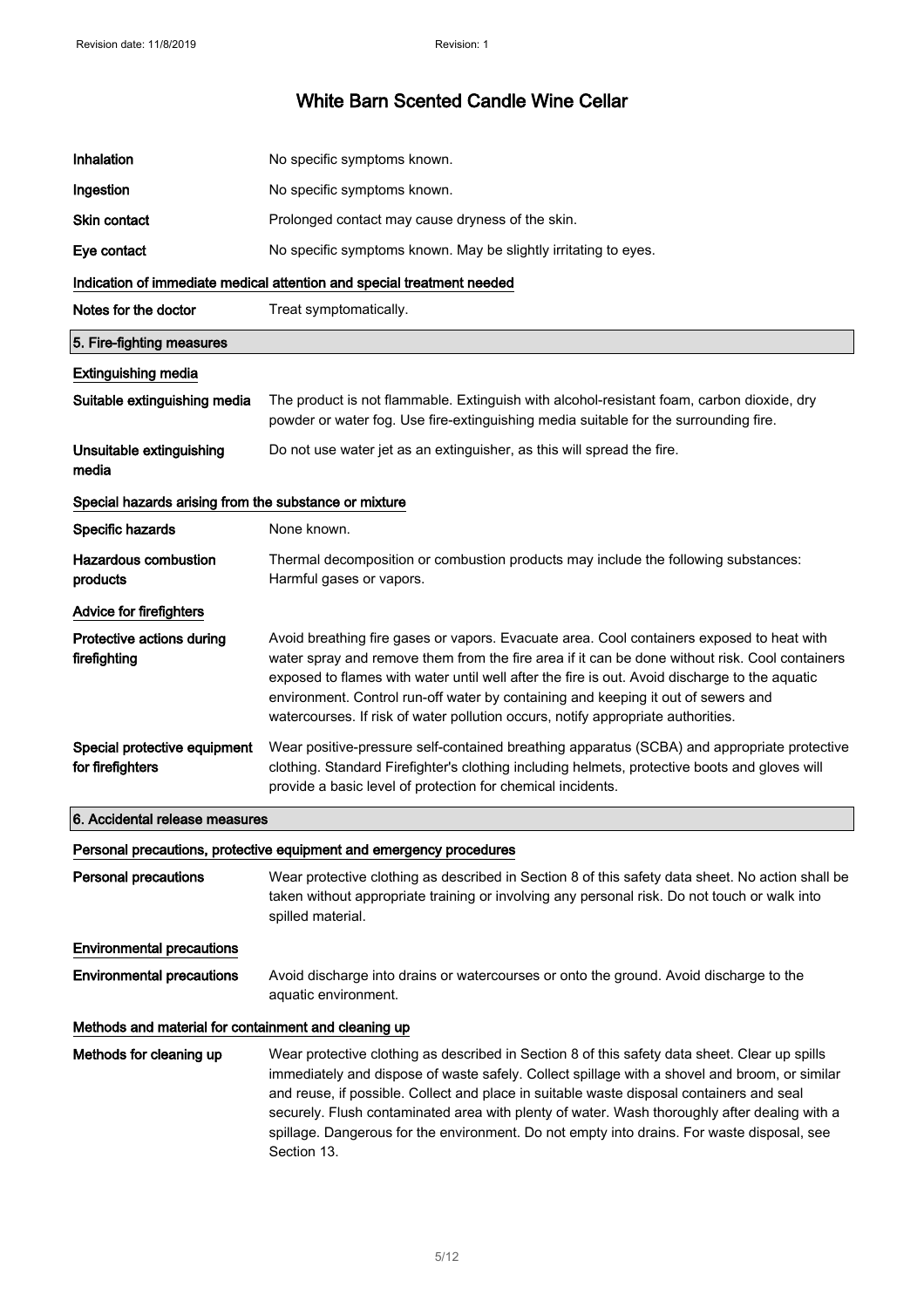| Reference to other sections                                  | For personal protection, see Section 8. See Section 11 for additional information on health<br>hazards. See Section 12 for additional information on ecological hazards. For waste disposal,<br>see Section 13.                                                                      |
|--------------------------------------------------------------|--------------------------------------------------------------------------------------------------------------------------------------------------------------------------------------------------------------------------------------------------------------------------------------|
| 7. Handling and storage                                      |                                                                                                                                                                                                                                                                                      |
| Precautions for safe handling                                |                                                                                                                                                                                                                                                                                      |
| Usage precautions                                            | Read and follow manufacturer's recommendations. Wear protective clothing as described in<br>Section 8 of this safety data sheet. Keep away from food, drink and animal feeding stuffs.<br>Keep container tightly sealed when not in use. Avoid discharge to the aquatic environment. |
| Advice on general<br>occupational hygiene                    | Wash promptly if skin becomes contaminated. Take off contaminated clothing and wash<br>before reuse. Wash contaminated clothing before reuse.                                                                                                                                        |
| Conditions for safe storage, including any incompatibilities |                                                                                                                                                                                                                                                                                      |
| Storage precautions                                          | Store away from incompatible materials (see Section 10). Keep only in the original container.<br>Keep container tightly closed, in a cool, well ventilated place. Keep containers upright. Protect<br>containers from damage.                                                        |
| Storage class                                                | Miscellaneous hazardous material storage.                                                                                                                                                                                                                                            |
| Specific end uses(s)                                         |                                                                                                                                                                                                                                                                                      |
| Specific end use(s)                                          | The identified uses for this product are detailed in Section 1.                                                                                                                                                                                                                      |
| 8. Exposure controls/Personal protection                     |                                                                                                                                                                                                                                                                                      |

### Control parameters

Occupational exposure limits

### HF Wax - IGI 1230 Fully Refined Paraffin Wax

Long-term exposure limit (8-hour TWA): ACGIH 2 mg/m<sup>3</sup> fume

### 2,6-di-tert-butyl-p-cresol

Long-term exposure limit (8-hour TWA): ACGIH 2 mg/m<sup>3</sup> inhalable fraction and vapor

A4

ACGIH = American Conference of Governmental Industrial Hygienists. A4 = Not Classifiable as a Human Carcinogen.

### Exposure controls

### Protective equipment



| Appropriate engineering<br>controls | Provide adequate ventilation. Observe any occupational exposure limits for the product or<br>ingredients.                                            |
|-------------------------------------|------------------------------------------------------------------------------------------------------------------------------------------------------|
| Eye/face protection                 | Unless the assessment indicates a higher degree of protection is required, the following<br>protection should be worn: Tight-fitting safety glasses. |
| Hand protection                     | No specific hand protection recommended. Avoid contact with skin.                                                                                    |
| Other skin and body<br>protection   | Wear appropriate clothing to prevent repeated or prolonged skin contact.                                                                             |
| Hygiene measures                    | Wash after use and before eating, smoking and using the toilet. Do not eat, drink or smoke<br>when using this product.                               |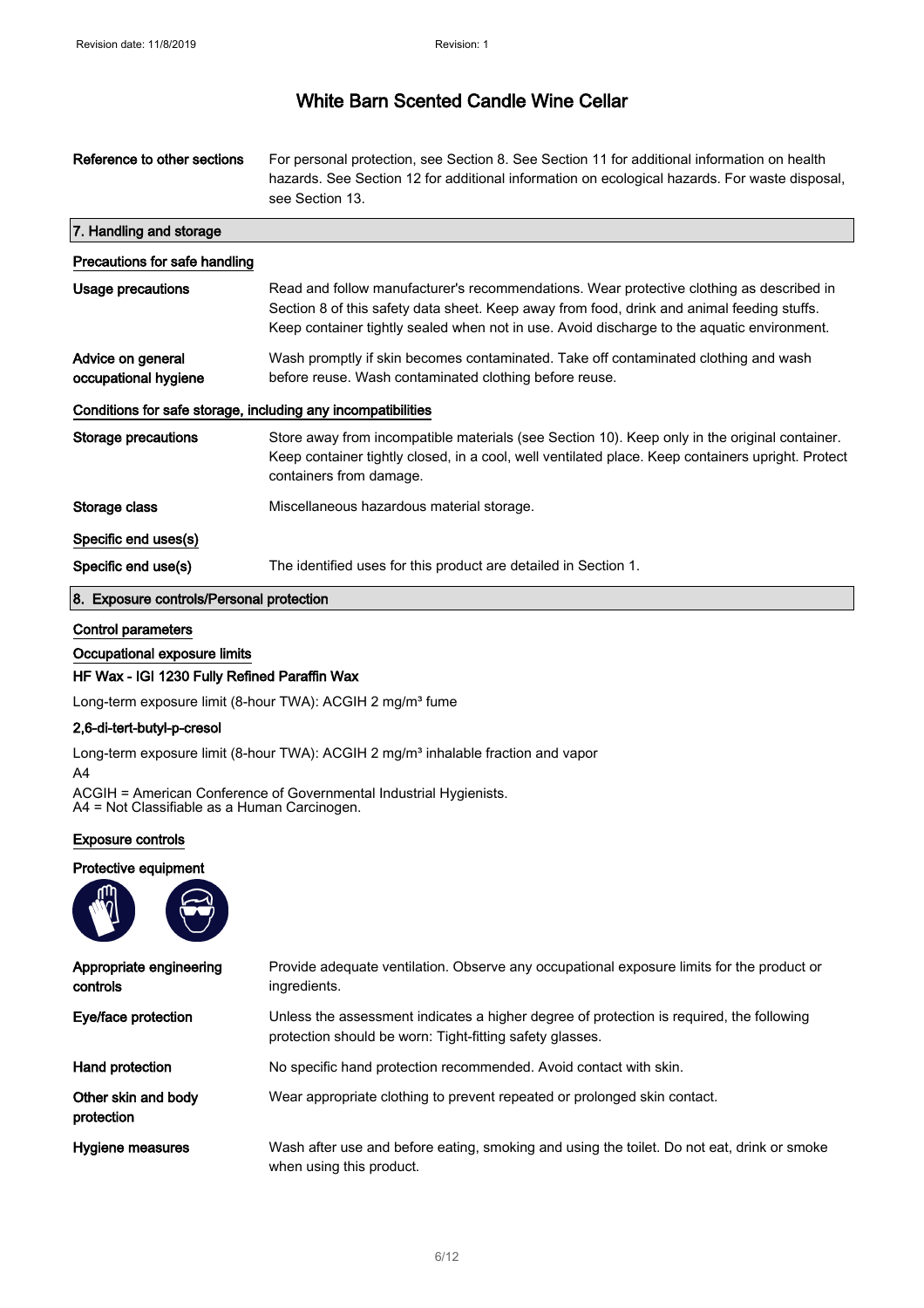| <b>Respiratory protection</b>             | Ensure all respiratory protective equipment is suitable for its intended use and is NIOSH<br>approved. Check that the respirator fits tightly and the filter is changed regularly. Gas and<br>combination filter cartridges should comply with OSHA 1910.134. Full face mask respirators<br>with replaceable filter cartridges should comply with OSHA 1910.134. Half mask and quarter<br>mask respirators with replaceable filter cartridges should comply with OSHA 1910.134. |
|-------------------------------------------|---------------------------------------------------------------------------------------------------------------------------------------------------------------------------------------------------------------------------------------------------------------------------------------------------------------------------------------------------------------------------------------------------------------------------------------------------------------------------------|
| <b>Environmental exposure</b><br>controls | Keep container tightly sealed when not in use. Emissions from ventilation or work process<br>equipment should be checked to ensure they comply with the requirements of environmental<br>protection legislation. In some cases, fume scrubbers, filters or engineering modifications to<br>the process equipment will be necessary to reduce emissions to acceptable levels.                                                                                                    |

## 9. Physical and chemical properties

| Information on basic physical and chemical properties |                                                                                                                        |
|-------------------------------------------------------|------------------------------------------------------------------------------------------------------------------------|
| Appearance                                            | Fragranced wax product.                                                                                                |
| Color                                                 | Characteristic.                                                                                                        |
| Odor                                                  | Characteristic.                                                                                                        |
| pH                                                    | Not applicable.                                                                                                        |
| <b>Melting point</b>                                  | Not applicable.                                                                                                        |
| Initial boiling point and range                       | Not applicable.                                                                                                        |
| Flash point                                           | Not applicable.                                                                                                        |
| <b>Evaporation rate</b>                               | Not applicable.                                                                                                        |
| Flammability (solid, gas)                             | Not applicable.                                                                                                        |
| Upper/lower flammability or<br>explosive limits       | Not applicable.                                                                                                        |
| Vapor pressure                                        | Not applicable.                                                                                                        |
| Vapor density                                         | Not applicable.                                                                                                        |
| <b>Relative density</b>                               | Not applicable.                                                                                                        |
| Solubility(ies)                                       | Insoluble in water.                                                                                                    |
| <b>Partition coefficient</b>                          | Not applicable.                                                                                                        |
| Auto-ignition temperature                             | Not applicable.                                                                                                        |
| <b>Decomposition Temperature</b>                      | Not applicable.                                                                                                        |
| <b>Viscosity</b>                                      | Not applicable.                                                                                                        |
| <b>Explosive properties</b>                           | Not applicable.                                                                                                        |
| <b>Oxidizing properties</b>                           | Not applicable.                                                                                                        |
| 10. Stability and reactivity                          |                                                                                                                        |
| Reactivity                                            | See the other subsections of this section for further details.                                                         |
| <b>Stability</b>                                      | Stable at normal ambient temperatures and when used as recommended. Stable under the<br>prescribed storage conditions. |
| Possibility of hazardous<br>reactions                 | No potentially hazardous reactions known.                                                                              |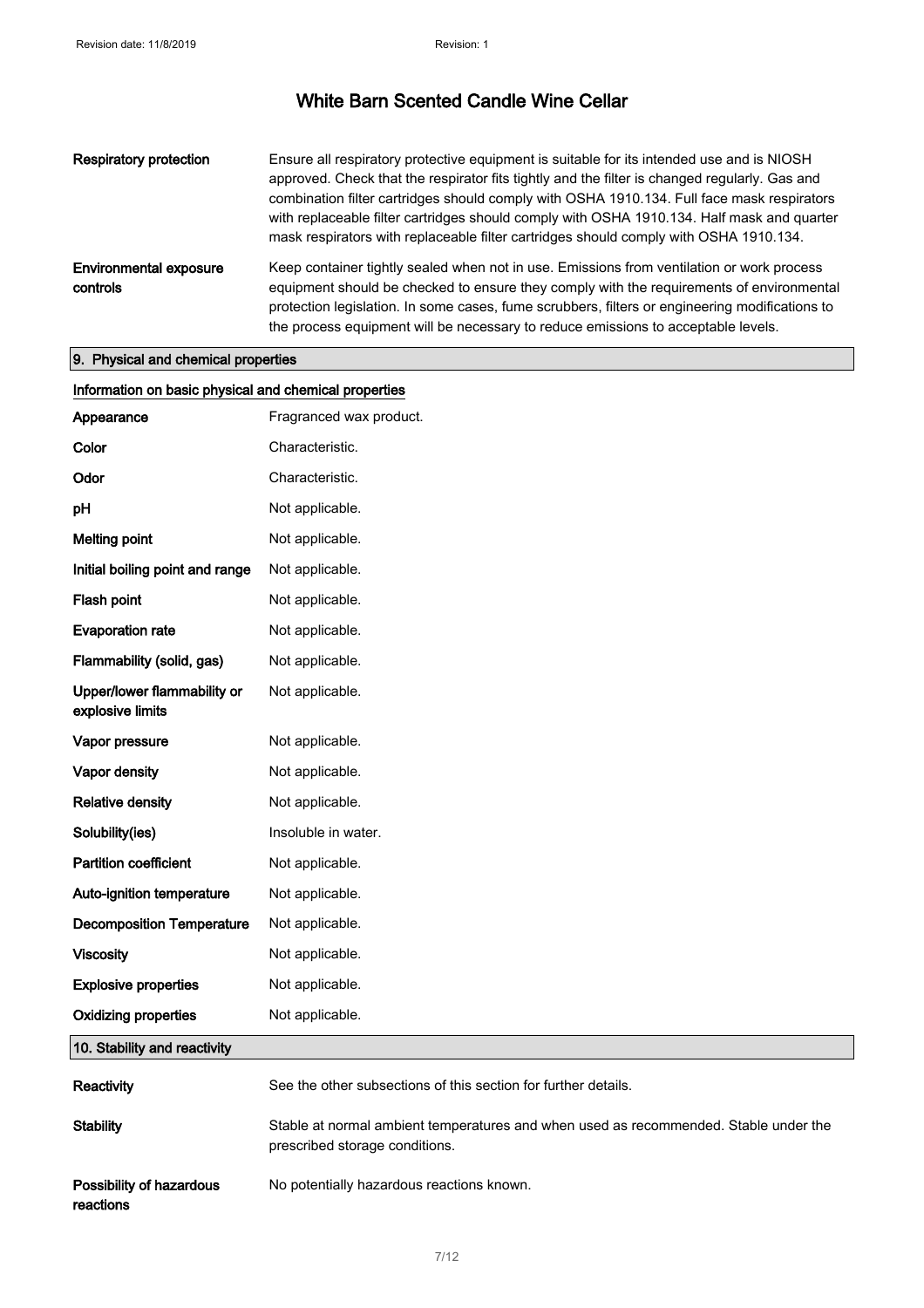| Conditions to avoid                 | There are no known conditions that are likely to result in a hazardous situation.                                                                                      |
|-------------------------------------|------------------------------------------------------------------------------------------------------------------------------------------------------------------------|
| Materials to avoid                  | No specific material or group of materials is likely to react with the product to produce a<br>hazardous situation.                                                    |
| Hazardous decomposition<br>products | Does not decompose when used and stored as recommended. Thermal decomposition or<br>combustion products may include the following substances: Harmful gases or vapors. |

products

 $\hat{\boldsymbol{\beta}}$ 

11. Toxicological information

| Information on toxicological effects                                 |                                                                                                                                   |
|----------------------------------------------------------------------|-----------------------------------------------------------------------------------------------------------------------------------|
| Acute toxicity - oral                                                |                                                                                                                                   |
| Notes (oral LD <sub>50</sub> )                                       | Based on available data the classification criteria are not met.                                                                  |
| ATE oral (mg/kg)                                                     | 28,571.43                                                                                                                         |
| Acute toxicity - dermal<br>Notes (dermal LD <sub>50</sub> )          | Based on available data the classification criteria are not met.                                                                  |
| Acute toxicity - inhalation<br>Notes (inhalation LC <sub>50</sub> )  | Based on available data the classification criteria are not met.                                                                  |
| Skin corrosion/irritation<br>Animal data                             | Based on available data the classification criteria are not met.                                                                  |
| Serious eye damage/irritation<br>Serious eye damage/irritation       | Based on available data the classification criteria are not met.                                                                  |
| <b>Respiratory sensitization</b><br><b>Respiratory sensitization</b> | Based on available data the classification criteria are not met.                                                                  |
| <b>Skin sensitization</b><br><b>Skin sensitization</b>               | Based on available data the classification criteria are not met.                                                                  |
| Germ cell mutagenicity<br>Genotoxicity - in vitro                    | Based on available data the classification criteria are not met.                                                                  |
| Carcinogenicity<br>Carcinogenicity                                   | Based on available data the classification criteria are not met.                                                                  |
| <b>IARC</b> carcinogenicity                                          | Contains a substance which may be potentially carcinogenic. IARC Group 3 Not classifiable<br>as to its carcinogenicity to humans. |
| Reproductive toxicity<br>Reproductive toxicity - fertility           | Based on available data the classification criteria are not met.                                                                  |
| Reproductive toxicity -<br>development                               | Based on available data the classification criteria are not met.                                                                  |
| Specific target organ toxicity - single exposure                     |                                                                                                                                   |
| STOT - single exposure                                               | Not classified as a specific target organ toxicant after a single exposure.                                                       |
| Specific target organ toxicity - repeated exposure                   |                                                                                                                                   |
| STOT - repeated exposure                                             | Not classified as a specific target organ toxicant after repeated exposure.                                                       |
| <b>Aspiration hazard</b>                                             |                                                                                                                                   |
| <b>Aspiration hazard</b>                                             | Not relevant. Solid.                                                                                                              |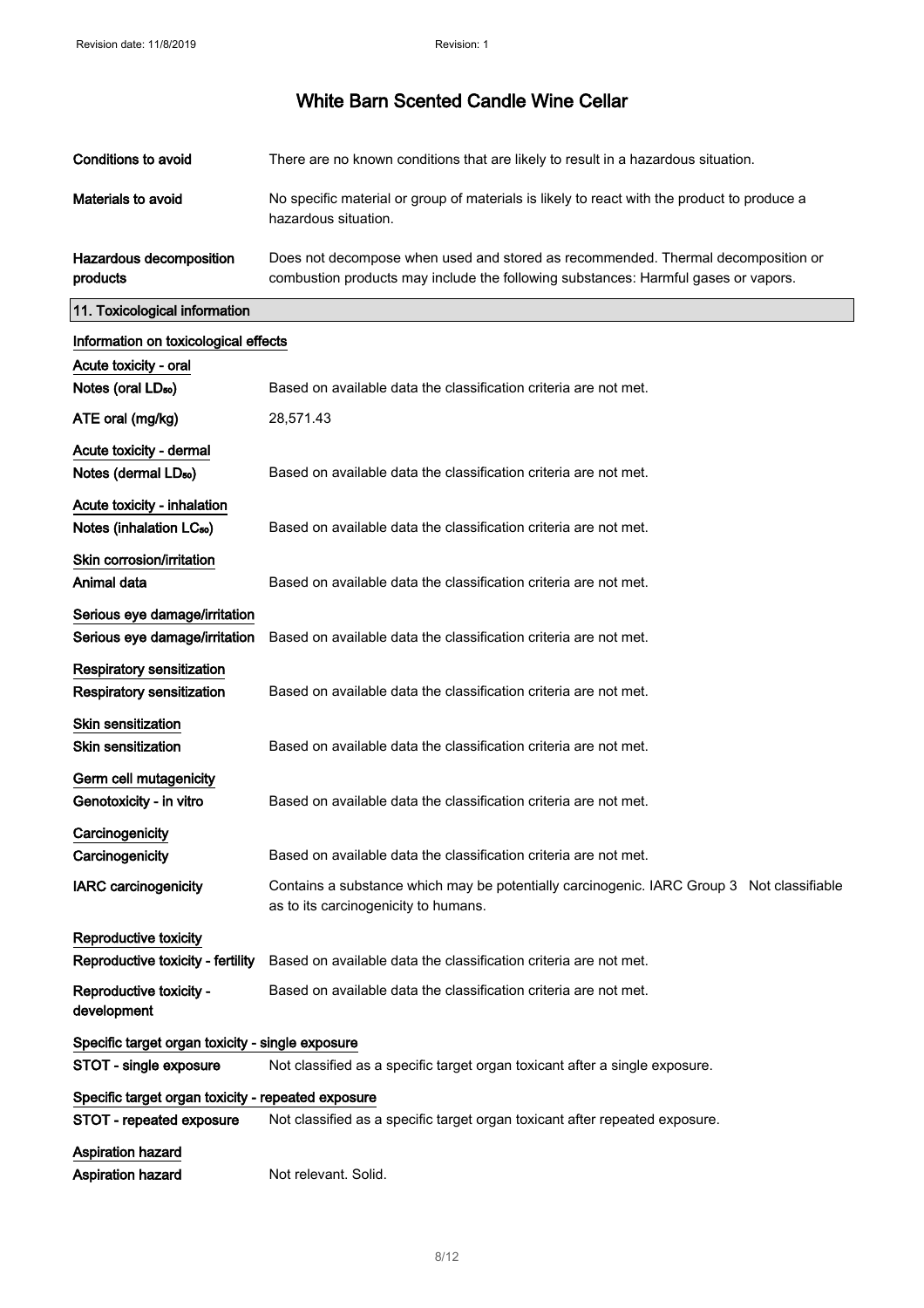| <b>General information</b>                      | The severity of the symptoms described will vary dependent on the concentration and the<br>length of exposure.                                                                                                                                                                                                                                                                                                                                                                                                            |
|-------------------------------------------------|---------------------------------------------------------------------------------------------------------------------------------------------------------------------------------------------------------------------------------------------------------------------------------------------------------------------------------------------------------------------------------------------------------------------------------------------------------------------------------------------------------------------------|
| Inhalation                                      | No specific symptoms known.                                                                                                                                                                                                                                                                                                                                                                                                                                                                                               |
| Ingestion                                       | No specific symptoms known.                                                                                                                                                                                                                                                                                                                                                                                                                                                                                               |
| <b>Skin Contact</b>                             | Prolonged contact may cause dryness of the skin.                                                                                                                                                                                                                                                                                                                                                                                                                                                                          |
| Eye contact                                     | No specific symptoms known.                                                                                                                                                                                                                                                                                                                                                                                                                                                                                               |
| Route of exposure                               | Ingestion Inhalation Skin and/or eye contact                                                                                                                                                                                                                                                                                                                                                                                                                                                                              |
| <b>Target Organs</b>                            | No specific target organs known.                                                                                                                                                                                                                                                                                                                                                                                                                                                                                          |
| 12. Ecological information                      |                                                                                                                                                                                                                                                                                                                                                                                                                                                                                                                           |
| <b>Toxicity</b>                                 | Aquatic Chronic 3 - H412 Harmful to aquatic life with long lasting effects.                                                                                                                                                                                                                                                                                                                                                                                                                                               |
| Persistence and degradability                   |                                                                                                                                                                                                                                                                                                                                                                                                                                                                                                                           |
| Persistence and degradability                   | The degradability of the product is not known.                                                                                                                                                                                                                                                                                                                                                                                                                                                                            |
| <b>Bioaccumulative potential</b>                |                                                                                                                                                                                                                                                                                                                                                                                                                                                                                                                           |
| <b>Bio-Accumulative Potential</b>               | No data available on bioaccumulation.                                                                                                                                                                                                                                                                                                                                                                                                                                                                                     |
| <b>Partition coefficient</b>                    | Not applicable.                                                                                                                                                                                                                                                                                                                                                                                                                                                                                                           |
| Mobility in soil                                |                                                                                                                                                                                                                                                                                                                                                                                                                                                                                                                           |
| <b>Mobility</b>                                 | No data available.                                                                                                                                                                                                                                                                                                                                                                                                                                                                                                        |
| Other adverse effects                           |                                                                                                                                                                                                                                                                                                                                                                                                                                                                                                                           |
|                                                 |                                                                                                                                                                                                                                                                                                                                                                                                                                                                                                                           |
| Other adverse effects                           | None known.                                                                                                                                                                                                                                                                                                                                                                                                                                                                                                               |
| 13. Disposal considerations                     |                                                                                                                                                                                                                                                                                                                                                                                                                                                                                                                           |
| Waste treatment methods                         |                                                                                                                                                                                                                                                                                                                                                                                                                                                                                                                           |
| <b>General information</b>                      | The generation of waste should be minimized or avoided wherever possible. Reuse or recycle<br>products wherever possible. This material and its container must be disposed of in a safe<br>way. When handling waste, the safety precautions applying to handling of the product should<br>be considered. Care should be taken when handling emptied containers that have not been<br>thoroughly cleaned or rinsed out. Empty containers or liners may retain some product<br>residues and hence be potentially hazardous. |
| Disposal methods                                | Do not empty into drains.                                                                                                                                                                                                                                                                                                                                                                                                                                                                                                 |
| 14. Transport information                       |                                                                                                                                                                                                                                                                                                                                                                                                                                                                                                                           |
| <b>UN Number</b>                                |                                                                                                                                                                                                                                                                                                                                                                                                                                                                                                                           |
| UN No. (IMDG)                                   | Not Dangerous Goods                                                                                                                                                                                                                                                                                                                                                                                                                                                                                                       |
| UN No. (ICAO)                                   | Not Dangerous Goods                                                                                                                                                                                                                                                                                                                                                                                                                                                                                                       |
| UN proper shipping name                         |                                                                                                                                                                                                                                                                                                                                                                                                                                                                                                                           |
| Proper shipping name (IMDG) Not Dangerous Goods |                                                                                                                                                                                                                                                                                                                                                                                                                                                                                                                           |
| Proper shipping name (ICAO)                     | Not Dangerous Goods                                                                                                                                                                                                                                                                                                                                                                                                                                                                                                       |
| Transport hazard class(es)                      |                                                                                                                                                                                                                                                                                                                                                                                                                                                                                                                           |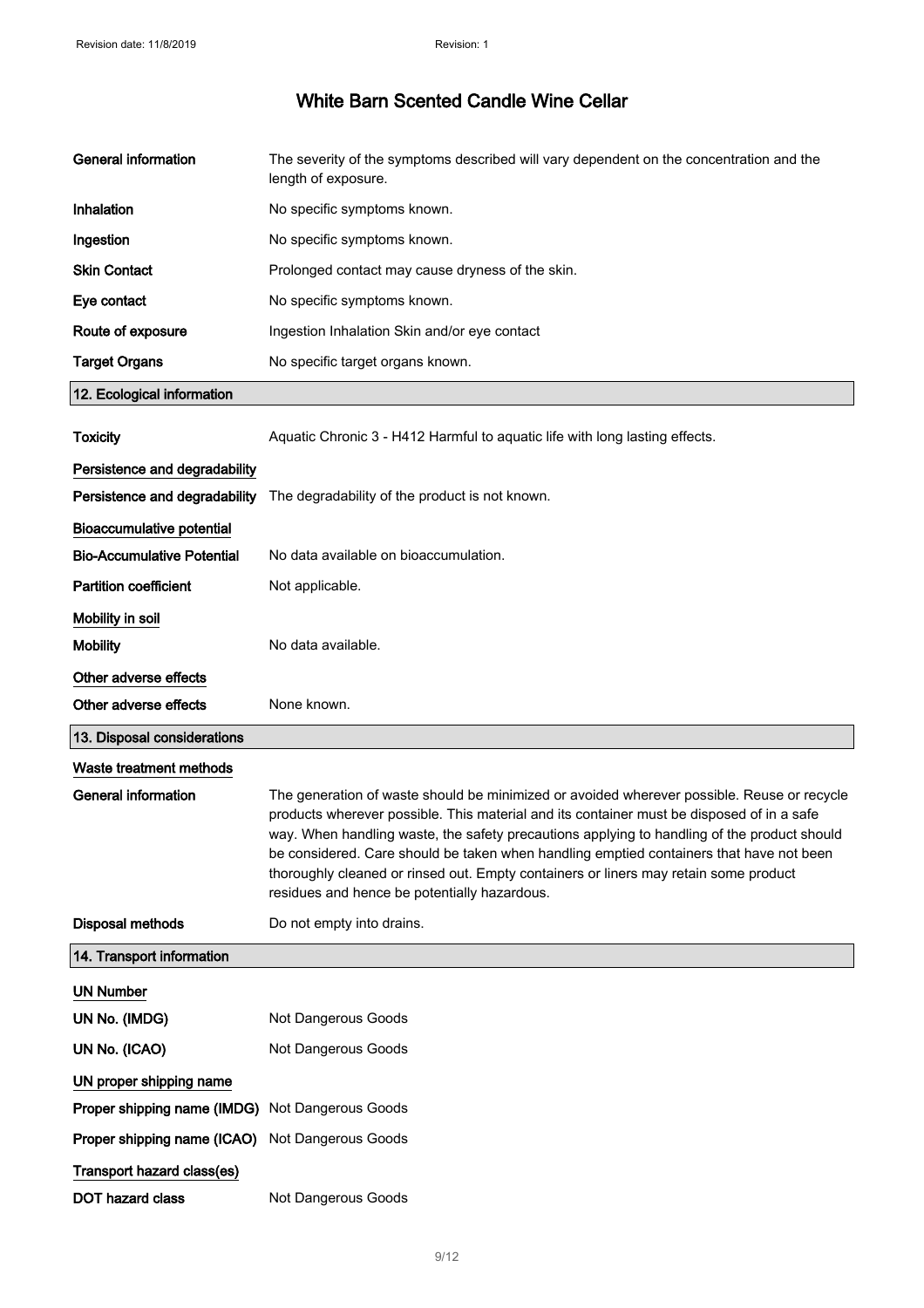| <b>IMDG Class</b>            | <b>Not Dangerous Goods</b> |
|------------------------------|----------------------------|
| ICAO class/division          | Not Dangerous Goods        |
| Packing group                |                            |
| <b>IMDG packing group</b>    | <b>Not Dangerous Goods</b> |
| ICAO packing group           | Not Dangerous Goods        |
| Special precautions for user |                            |

Not applicable.

### 15. Regulatory information

#### US Federal Regulations

SARA Section 302 Extremely Hazardous Substances Tier II Threshold Planning Quantities

None of the ingredients are listed or exempt.

#### CERCLA/Superfund, Hazardous Substances/Reportable Quantities (EPA)

None of the ingredients are listed or exempt.

### SARA Extremely Hazardous Substances EPCRA Reportable Quantities

None of the ingredients are listed or exempt.

SARA 313 Emission Reporting None of the ingredients are listed or exempt.

### CAA Accidental Release Prevention

None of the ingredients are listed or exempt.

#### FDA - Essential Chemical

None of the ingredients are listed or exempt.

### FDA - Precursor Chemical None of the ingredients are listed or exempt.

### SARA (311/312) Hazard Categories

None of the ingredients are listed or exempt.

### OSHA Highly Hazardous Chemicals

None of the ingredients are listed or exempt.

#### US State Regulations

California Proposition 65 Carcinogens and Reproductive Toxins None of the ingredients are listed or exempt.

### California Air Toxics "Hot Spots" (A-I)

None of the ingredients are listed or exempt.

## California Air Toxics "Hot Spots" (A-II)

None of the ingredients are listed or exempt.

## California Directors List of Hazardous Substances

The following ingredients are listed or exempt:

HF Wax - IGI 1230 Fully Refined Paraffin Wax 2,6-di-tert-butyl-p-cresol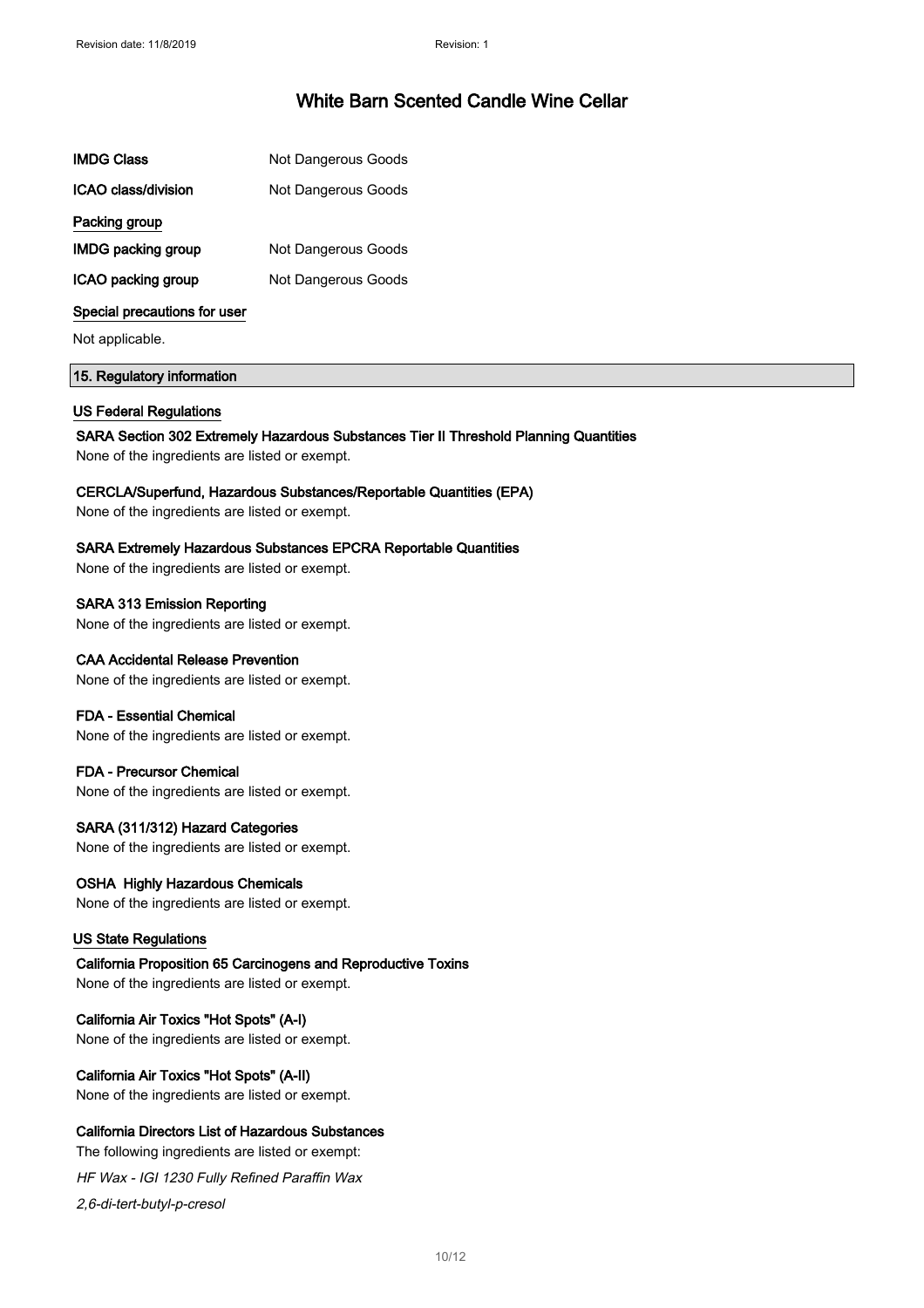### Massachusetts "Right To Know" List

The following ingredients are listed or exempt: HF Wax - IGI 1230 Fully Refined Paraffin Wax 2,6-di-tert-butyl-p-cresol

### Rhode Island "Right To Know" List

The following ingredients are listed or exempt: HF Wax - IGI 1230 Fully Refined Paraffin Wax 2,6-di-tert-butyl-p-cresol

### Minnesota "Right To Know" List

The following ingredients are listed or exempt: HF Wax - IGI 1230 Fully Refined Paraffin Wax 2,6-di-tert-butyl-p-cresol

### New Jersey "Right To Know" List

The following ingredients are listed or exempt: HF Wax - IGI 1230 Fully Refined Paraffin Wax 2,6-di-tert-butyl-p-cresol

### Pennsylvania "Right To Know" List

The following ingredients are listed or exempt: HF Wax - IGI 1230 Fully Refined Paraffin Wax 2,6-di-tert-butyl-p-cresol

### Inventories

### US - TSCA

The following ingredients are listed or exempt: (1S-cis)-1,2,3,4,5,6,7,8-octahydro-7-isopropylidene-1,4-dimethylazulene [1R-(1α,4β,4aα,6β,8aα)]-octahydro-4,8a,9,9-tetramethyl-1,6-methano-1(2H)-naphthol 4-(5,5,6-trimethylbicyclo[2.2.1]hept-2-yl)cyclohexan-1-ol Nerol Hexyl salicylate Geranyl acetate **Caryophyllene** 1-(2,6,6-trimethyl-1,3-cyclohexadien-1-yl)-2-buten-1-one 1-(2,6,6-trimethyl-3-cyclohexen-1-yl)-2-buten-1-one [3R-(3α,3aβ,7β,8aα)]-2,3,4,7,8,8a-hexahydro-3,6,8,8-tetramethyl-1H-3a,7-methanoazulene HF Antioxidant - Irganox 1010 HF Wax - IGI 1230 Fully Refined Paraffin Wax HF Wax - IGI 5701 HF Butyl Stearate - Lexol NBS HF Wax - IGI 5765A

A mixture of: bis(2,2,6,6-tetramethyl-1-octyloxypiperidin-4-yl)-1,10-decanedioate; 1,8-bis[(2,2,6,6-tetramethyl-4-((2,2,6,6 tetramethyl-1-octyloxypiperidin-4-yl)-decan-1,10-dioyl)piperidin-1-yl)oxy]octane